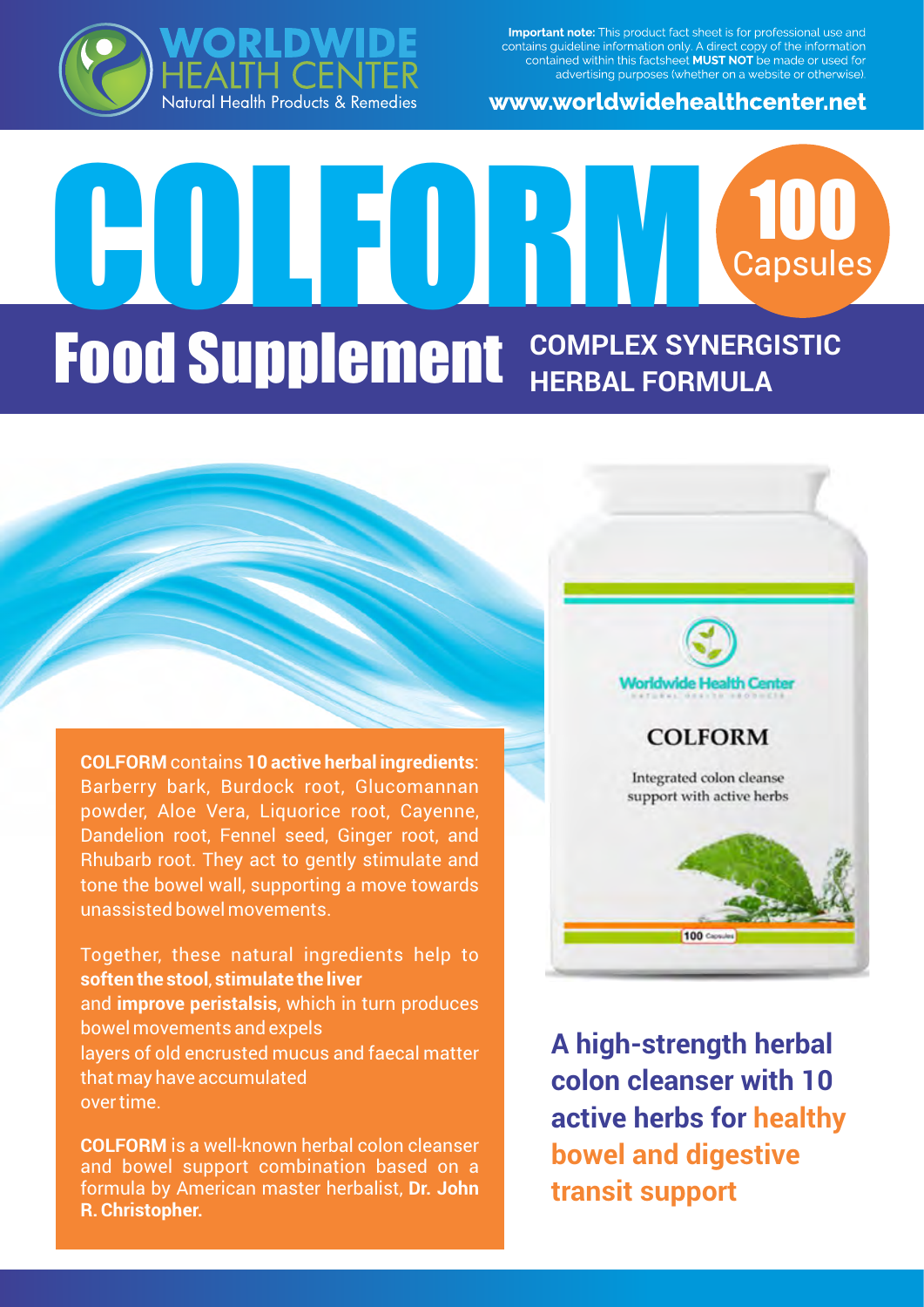### **PRODUCT INFORMATION**

#### **Each 810 mg proprietary blend vegetarian capsule provides:**

- Barberry bark powder (10:1)
- Burdock root powder
- Dandelion root powder (4:1)
- Fennel seed powder
- Ginger root powder (20:1)
- Cayenne powder
- Rhubarb powder
- Glucomannan powder
- Aloe Vera extract (200:1)
- Liquorice root extract (4:1)

**Directions:** Take 1 or 2 capsules, 1 to 3 times per day or as advised.

#### **CAUTION:**

Do not exceed the recommended daily intake.

Food supplements should not be used as a substitute for a varied diet and healthy lifestyle.

Consult your doctor before taking supplements or changing your diet.

**\*These statements have not been evaluated by the FDA or EFSA. This product is not intended to diagnose, treat, cure or prevent any disease.**

**NO ADDED:** artificial colours, flavourings, preservatives, dairy products, gluten, lactose, soya, sugar, wheat and yeast.

**Ingredients:** Rhubarb powder, Capsule Shell: Hydroxypropyl Methylcellulose (HPMC), Burdock root powder, cayenne powder, fennel seed powder, ginger root extract (20:1), glucomannan powder (90%), Anti-caking Agent: Magnesium Stearate (vegetable source),aloe vera extract (200:1), liquorice root extract (4:1), barberry bark extract (10:1), dandelion root extract(4:1)

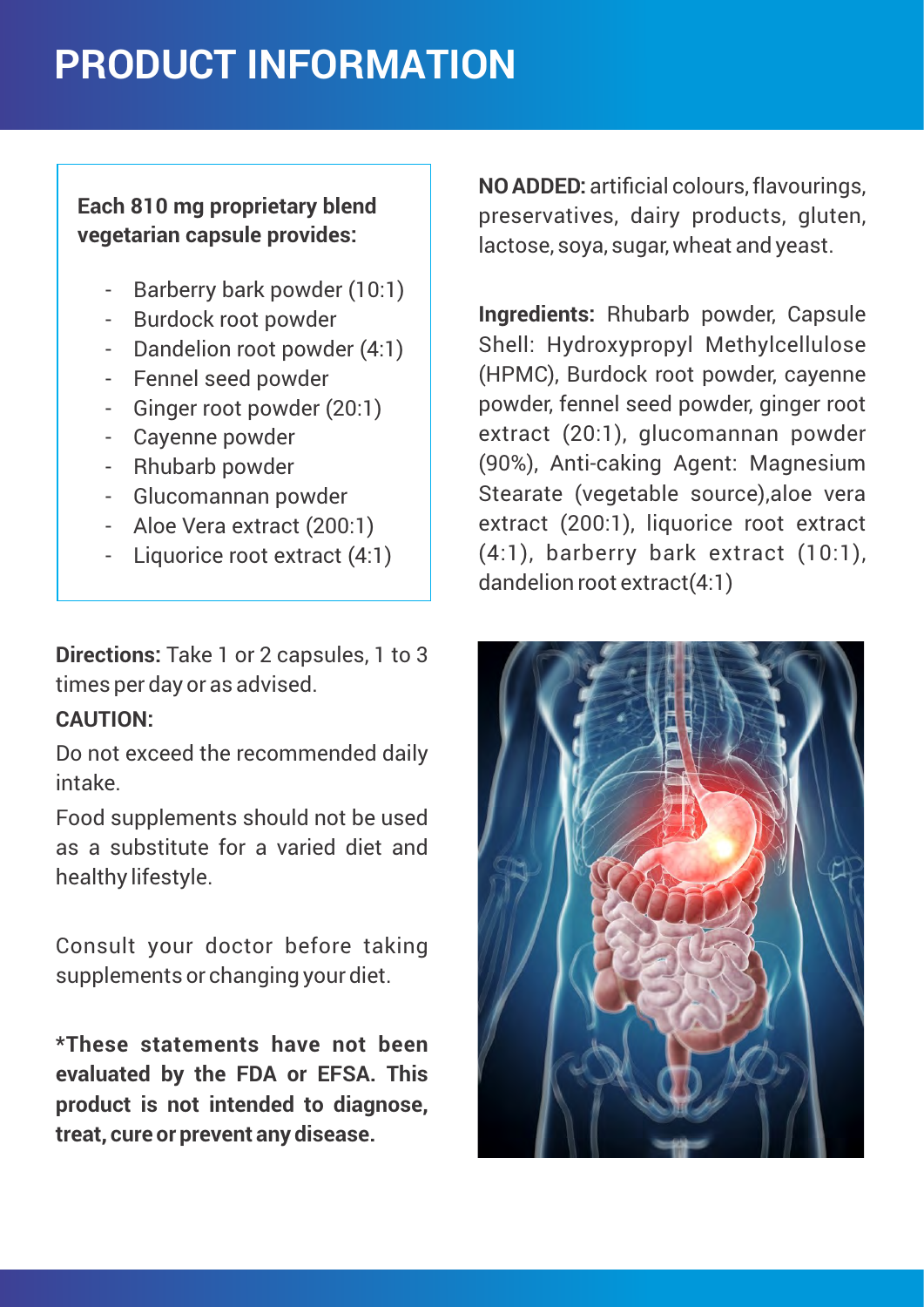### **ABOUT THE INGREDIENTS**

**Barberry bark:** Barberry is a natural helper for **digestive complaints** and also supports the **liver**, **gallbladder** and **spleen**. Its active ingredients are the isoquinolone alkaloids, particularly **berberine** It also has an **antiseptic** and **anti-bacterial effect** when taken orally, useful against **dysbiosis**. It stimulates bile flow, eases liver congestion and is ideal for an inflamed gallbladder and intestinal inflammation.

**Cayenne:** This hot herb and chilli pepper is rich in vitamins A, B6, C, E, riboflavin, potassium and manganese. It also contains the active ingredient **capsaicin**, which supports **healthy blood flow** (and therefore natural **detox**), a **healthy metabolism**, **digestion**, **gastrointestinal secretions** and acts as an **anti-spasmodic** for relief of pain and as a **carminative**.

**Dandelion root:** Dandelion is a rich source of vitamins A, C, D and B complex vitamins, as well as minerals such as iron, potassium, and zinc. It has traditionally been used to support **healthy fluid balance**  in the body and as a **natural helper** for the **stomach** and **digestive system**. It also provides support for the **liver and gallbladder**, by helping to clear toxins.

**Fennel seed:** Fennel has become a popular component of colon cleansing programs because it supports the body's natural **elimination of excess waste and toxins** from the colon and a healthy **acid/alkaline balance**. It is also a gentle **digestive** and **carminative** herb, used to counteract flatulence, disperse windy colic and alleviate intestinal spasms, griping and irritable bowel.

**Ginger root:** Ginger has been used for centuries to support a **healthy gastrointestinal tract** and **efficient digestion.** It alleviates occasional **gas**, **bloating** and **nausea** and is known as a 'hot bitter' herb which promotes **gastric acidity**. It is used for many stomach conditions and has **anti-inflammatory**, **carminative**, **anti-spasmodic**, **expectorant**, **vasodilator** and **circulatory stimulant** actions. Gingerol, a compound in ginger, is also a powerful antioxidant.

**Rhubarb root:** Widely used as part of **colon cleansing** programs, because it contains: **anthraquinones**, emodin, tannins, flavonoids (including rutin) and several polyphenols. Rhubarb is a **strong herbal laxative**, **astringent-bitter**, **gastric stimulant**, **anti-inflammatory**, **stomach tonic** and **antiseptic**. It is also used for disorders of the liver, gallbladder and stomach.

**Burdock (Arctium lappa):** Burdock is used traditionally as a diuretic and a **digestive aid.** It contains high concentration of fibre**, inulin** that helps stimulate the digestive system and moves food smoothly through the bowels, so it **relieves constipation** and **prevents bloating**. Inulin is also able to reduce inflammation in the gut and eliminate many types of harmful bacteria that can cause diarrhoea and gastrointestinal problems.

**Glucomannan:** The powder of glucomannan works as a **prebiotic** in your system, which helps the bowel movements. It is considered as a **natural laxative** which means that the intake of it can promote a larger, bulkier stool that more easily passes through the colon. There are a lot of studies that found glucomannan to be an **effective constipation treatment**.